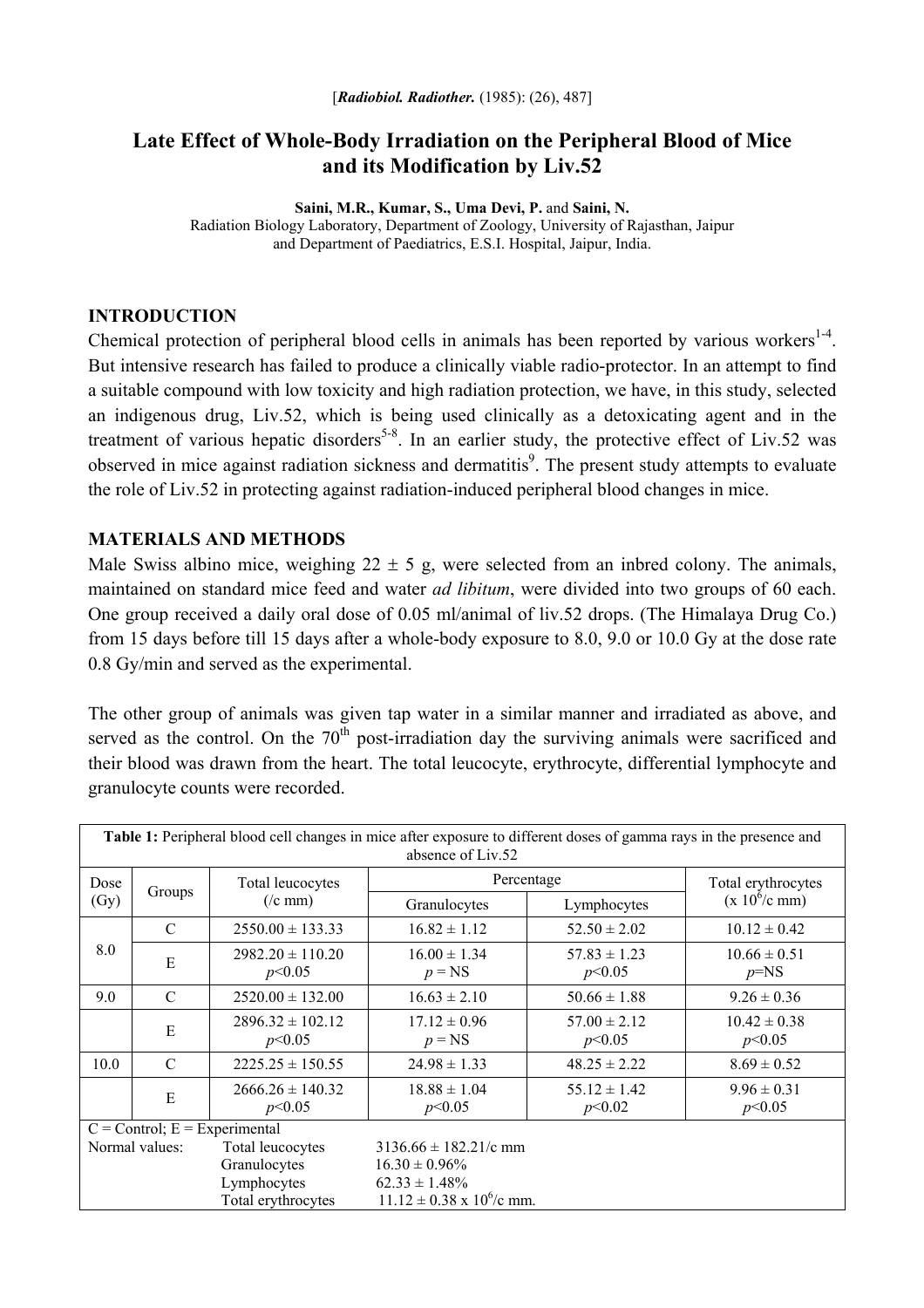### **RESULTS**

The total leucocyte and erythrocyte counts and lymphocyte percentages did not reach the normal levels in both control and experimental animals, 70 days after all exposures. However, these values were significantly higher in the Liv.52 treated group as compared to those of the control animals. The granulocyte percentage did not show any noticeable change after exposure to 8.0 and 9.0 Gy in control and experimental animals as compared to the normal value. But the granulocyte percentage was significantly higher in 10.0 Gy irradiated animals as compared to that of the normal and experimental animals.

## **DISCUSSION**

In the present experiment, irradiation with lethal doses of gamma rays brings about a reduction in the level of leucocytes. This supports the earlier findings of Norris *et al*. 10, who reported that after 50 days of higher exposures (260-280 Rads), the mean WBC counts fell to fairly stable level i.e., 5500 cells / mm<sup>3</sup> of whole blood as compared to pre-irradiation mean count of 10800 cells/mm<sup>3</sup>. After exposure to 231-240 and 241-260 Rads, the total leucocyte counts were 84% of the preirradiation value on day 60. Similarly, Anisworth and Leony<sup>11</sup> reported that the total leucocyte counts returned to only 70-80% of the pre-irradiation values during the observation period of 168 days.

In the present study, the lymphocyte count did not reach the normal level on day 70 after the exposures but the granulocyte percentages showed no noticeable changes in the 8.0 and 9.0 Gy irradiated groups, even though the values were well above normal after 10.0 Gy. Thus, it appears that the low level of total leucocyte count in the present study is mainly due to the loss of lymphocytes and this deficit largely accounted for the failure of the total white blood cells count to return to the pre-irradiation level. Similarly Norris *et al.*<sup>10</sup>, also suggested that various white blood cells except lymphocytes approached pre-irradiation level in about 50 days.

The lower number of erythrocyte counts in the present study may be due to defective haemopoiesis as well as intravascular red cells damage<sup>12</sup>. In addition, the shortening of life span of erythrocytes by radiation, as suggested by Kohn and Furth<sup>13</sup>, may have a significant role in bringing about the erythrocyte depletion at 70 days. It is an established fact that the depletion in the various blood components is largely due to the adverse effect of radiation on the blood-forming organs. Brues and Stroud<sup>14</sup> and Saini<sup>15</sup> reported that when bone marrow became totally aplastic and its proliferative capacity and that of other blood-forming organs is reduced or nullified by heavy irradiation, then "stem" cells in the red pulp of the spleen start dividing and differentiating into erythroblasts and myeloblasts to compensate the peripheral blood cell loss.

#### **SUMMARY**

The radio-protective effect of Liv.52 on the peripheral blood of Swiss albino mice was studied on 7u0 days after exposure to 8.0, 9.0 and 10.0 Gy gamma rays. A significant increase in leucocyte and lymphocyte counts was observed in all the Liv.52 treated animals as compared to the control group. Similarly, the erythrocyte count was also significantly higher in the experimental animals of 9.0 and 10.0 Gy exposed groups in comparison to their corresponding controls.